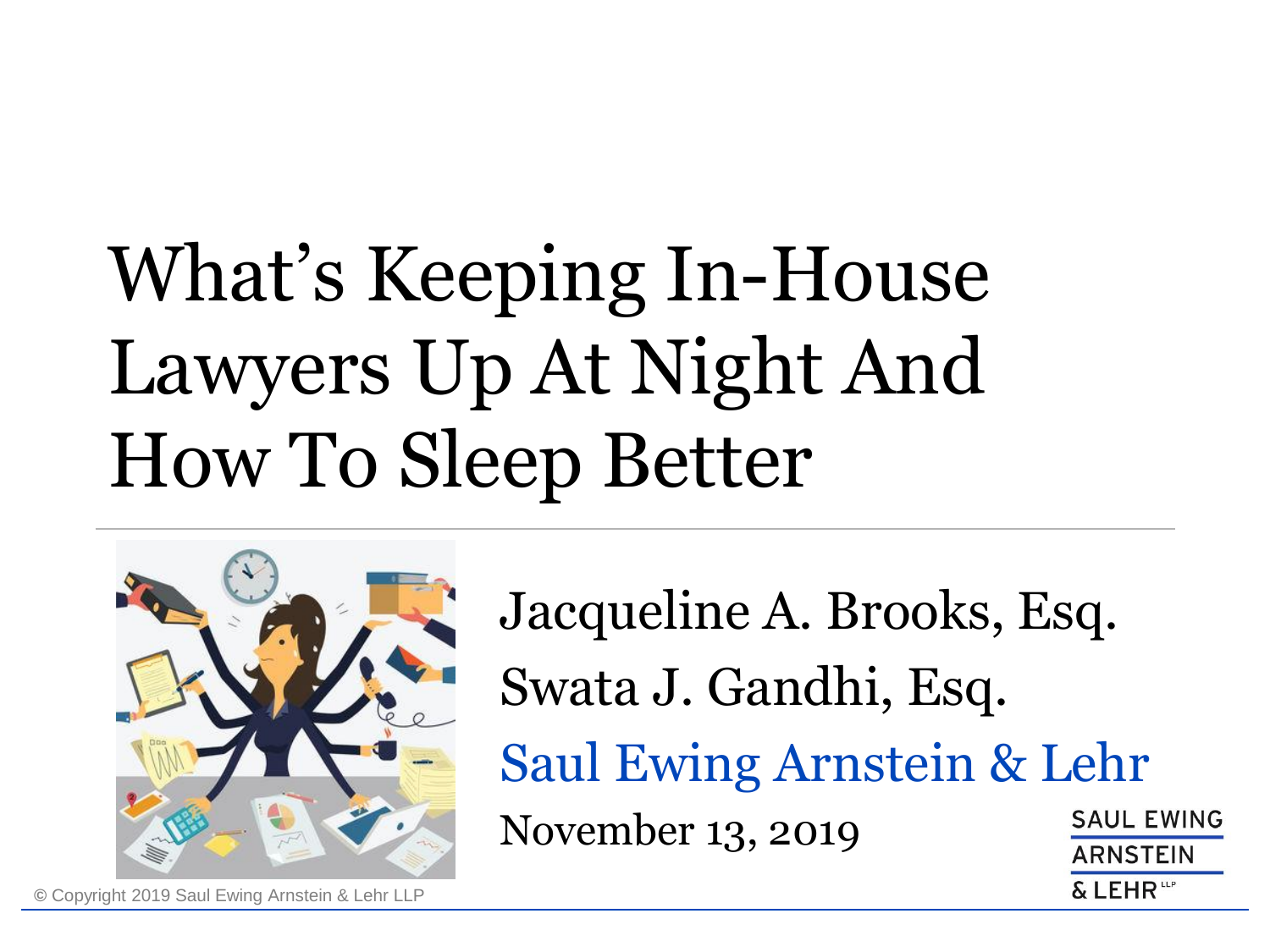# Agenda

- **Introduction**
- Causes of Insomnia and Some Warm Milk
	- Data Privacy and Security
	- Enforcing and Maintaining IP Rights
	- Crisis Management
	- Litigation
	- Outside Costs
- A Regular Sleep Schedule How Annual Check-Ins Can Help
- Questions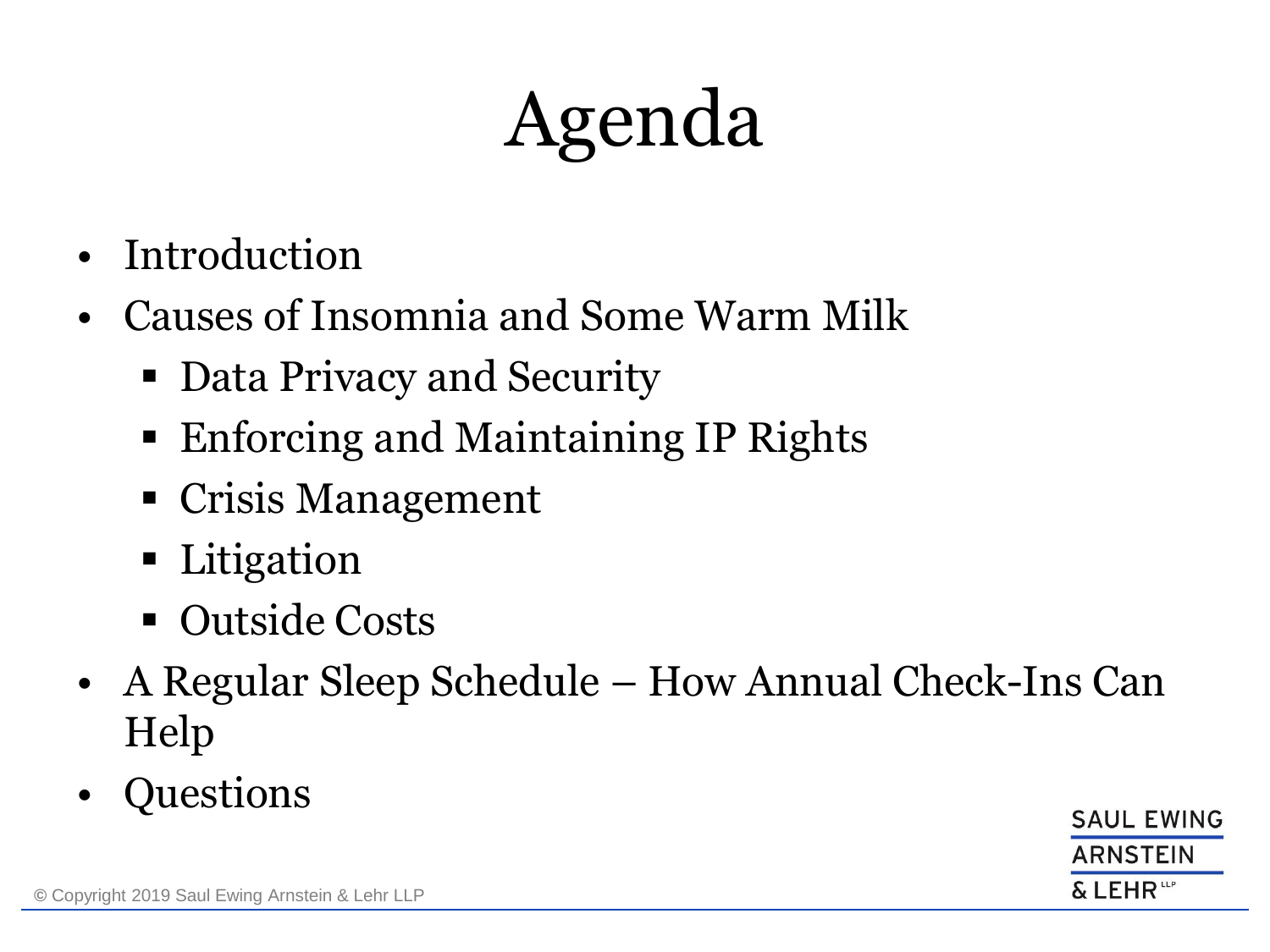# Data Privacy and Security

- Not just GDPR and CCPA
- Guarding against Data Breach
- 27% of companies surveyed by ACC CLO 2018 survey suffered da[ta breach](https://www.google.com/url?sa=i&rct=j&q=&esrc=s&source=images&cd=&cad=rja&uact=8&ved=&url=https://www.huddle.com/product/security/&psig=AOvVaw0YCbgSAO-hcxKro5PuFosu&ust=1573667962708319)
- How to Manage the Risk
	- Update Policies
	- **Proactive Incident Response Plans**
	- Employee Training
	- **SAUL EWING** ■ Allocate Responsibility – Building a Team

 $FHR^{\omega}$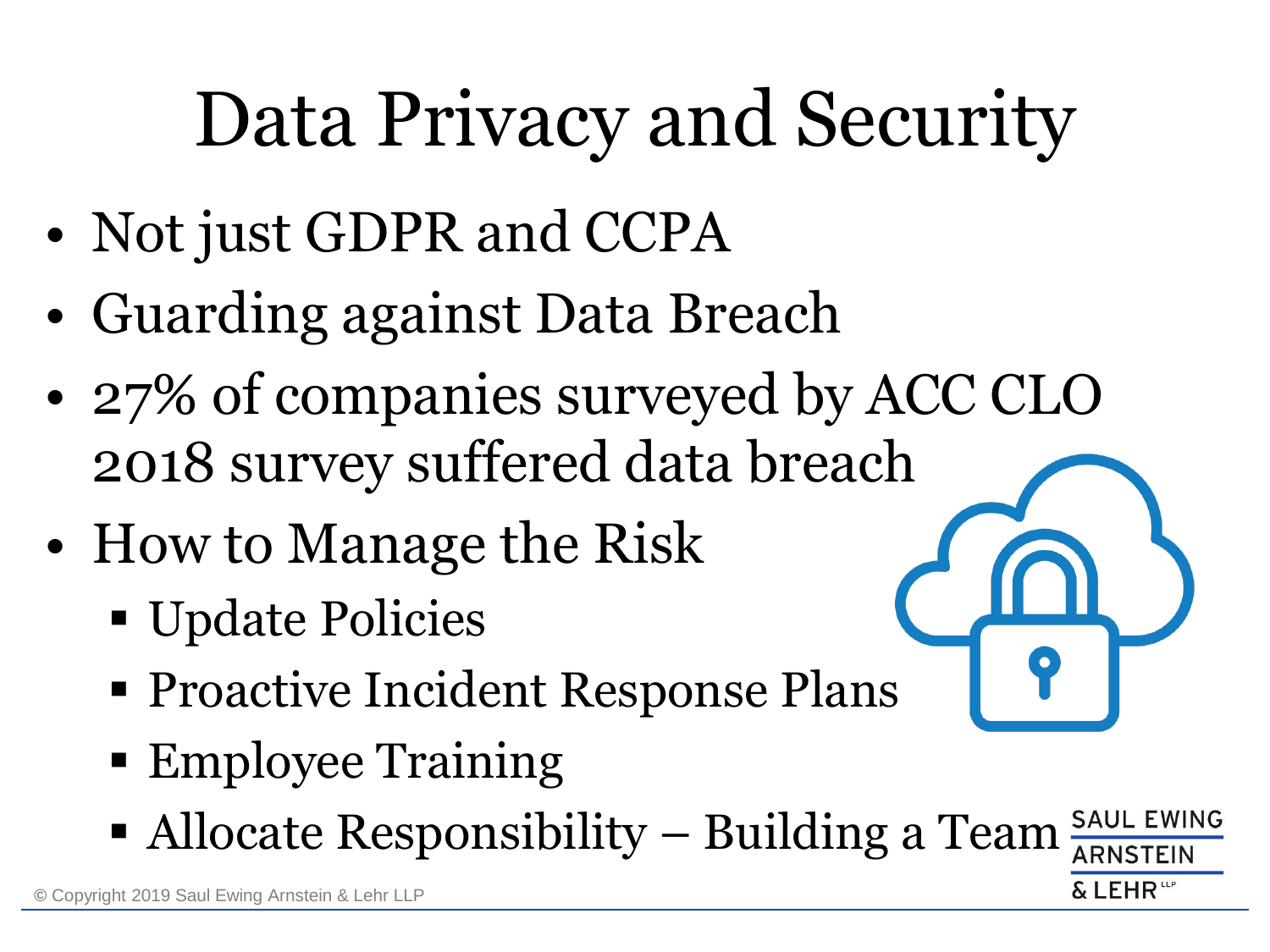# Enforcing and Maintaining IP Rights

- The volatile political and global economic environment
- Lack of resources and expertise
- Lack of budget and time
- Theft of Trade Secrets cost companies more than \$600 billion/year in the US
- Spikes in IP protection need

**SAUL EWING** ARNSTEIN LEHR<sup>te</sup>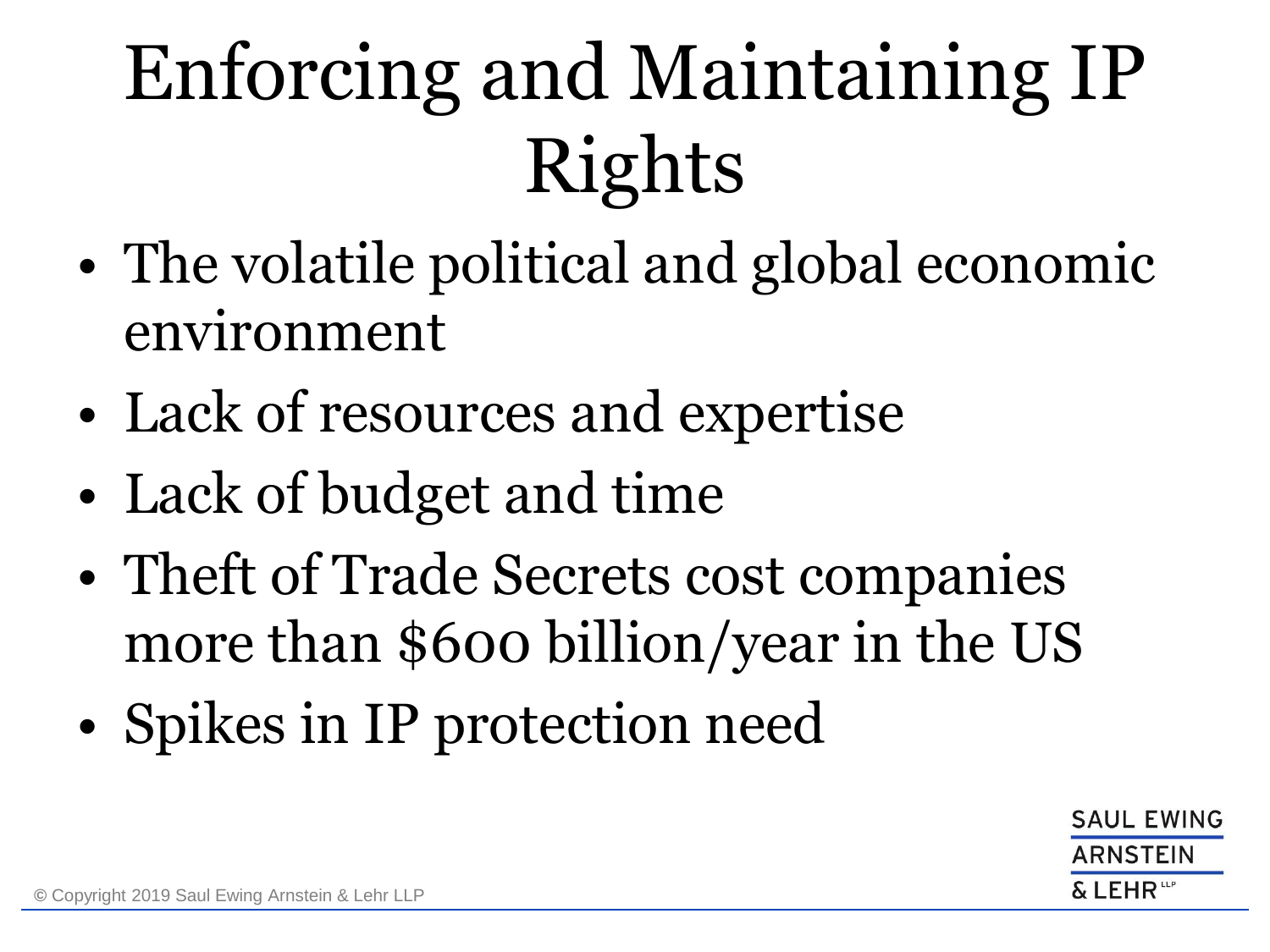## Managing the Risk/Adding Value

- Trade Secret Identification and Management
- Trade Secret Policy
- Patent/Trade Secret Committee
- Restrict Access
- Defend Trade Secrets Act of 2016 created federal civil cause of action

**SAUL EWING** ARNSTEIN & LEHR™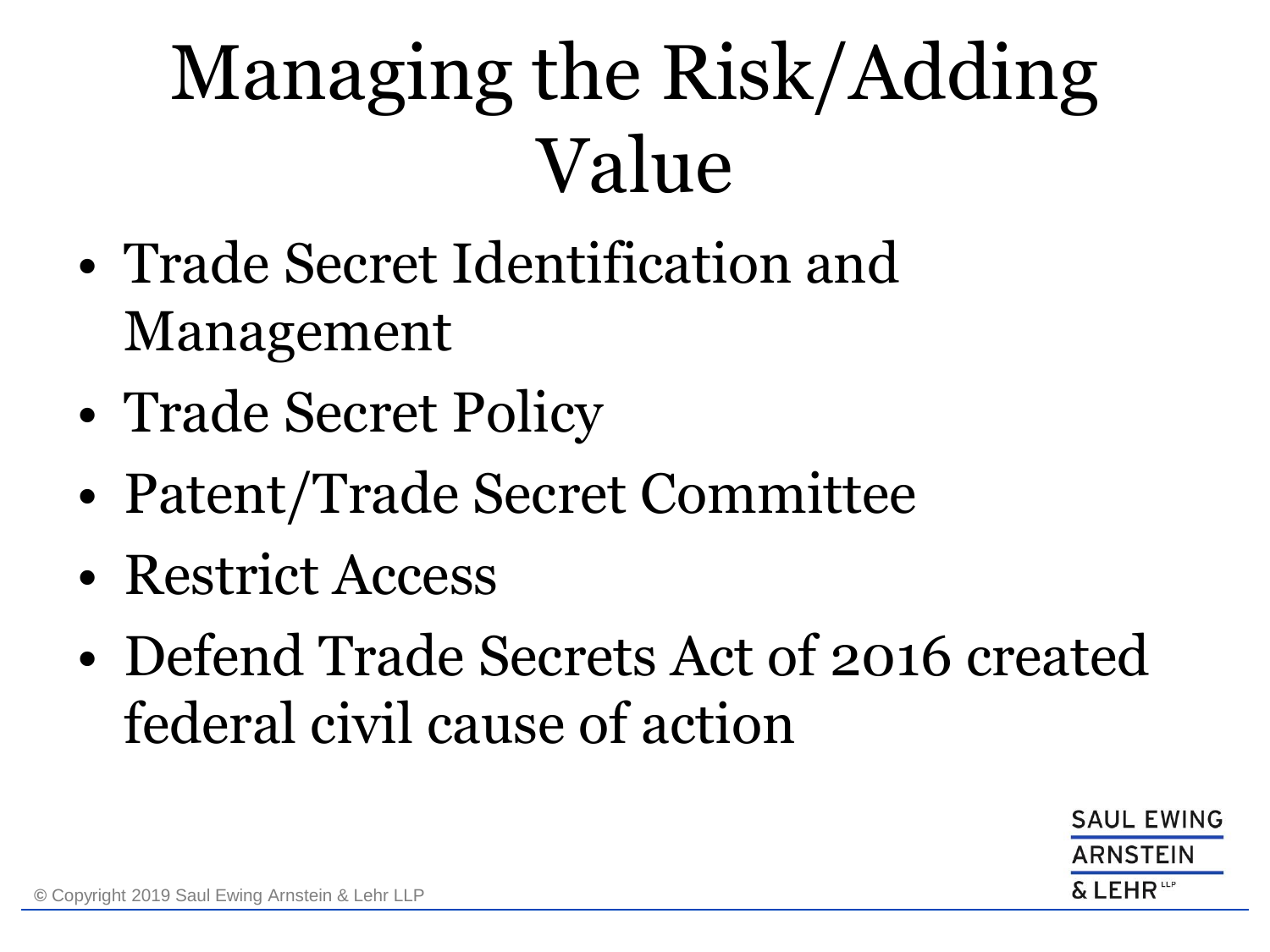## Crisis Management

- Cybersecurity
- Internal Investigations
- Reputational Damage
- Cost
- Lack of Technology
- Operational



**SAUL EWING ARNSTEIN**  $\&$  LEHR<sup>to</sup>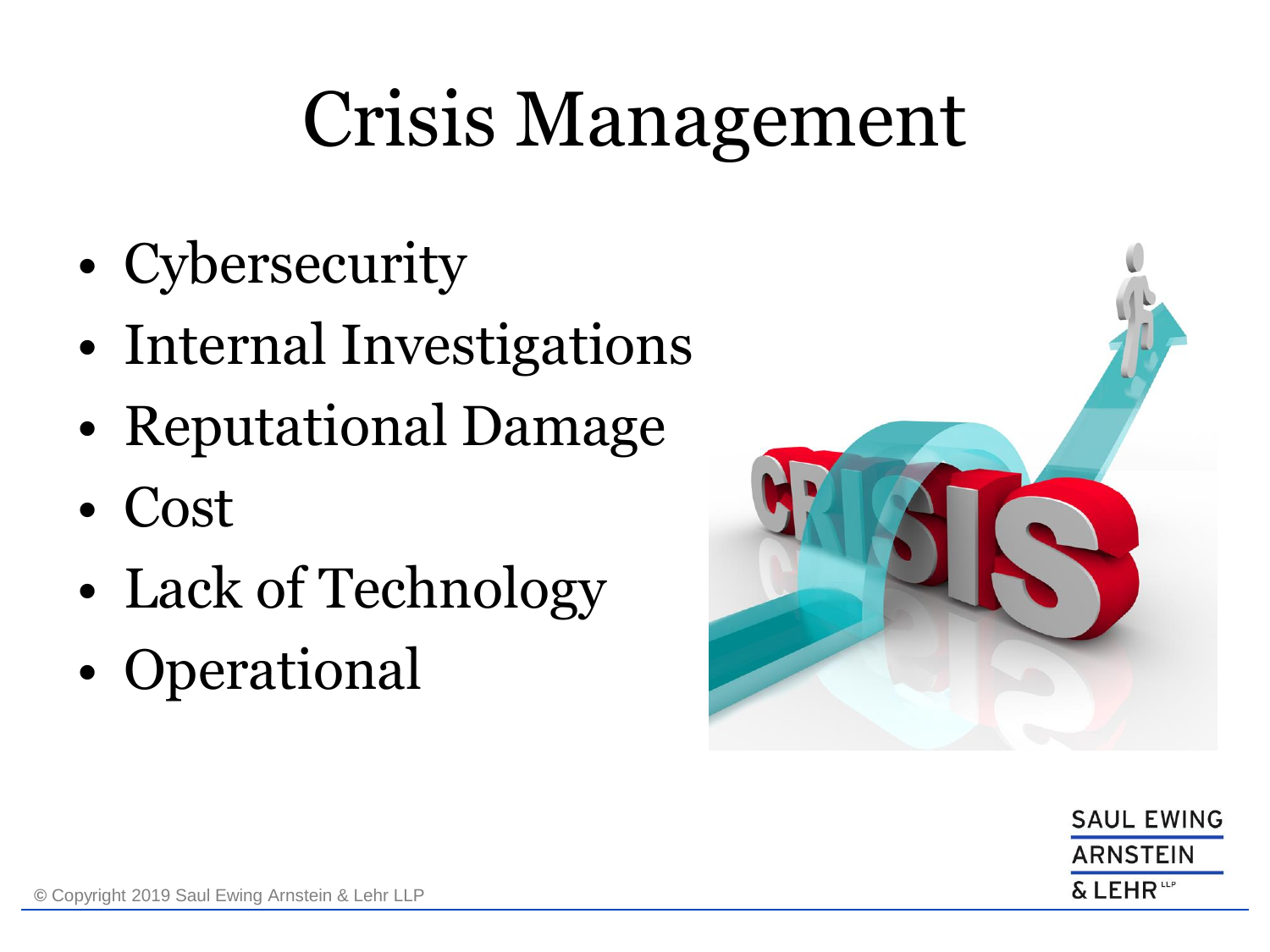# Managing the Risk

- Reputational Risk is Constant
- Social Media Policies
- Relationship between compliance and risk
- Response Plans
	- Do you have them?
	- Where is the legal department in the food chain?
	- Do you know who your outside counsel will be for each?ARNSTEIN

EHR"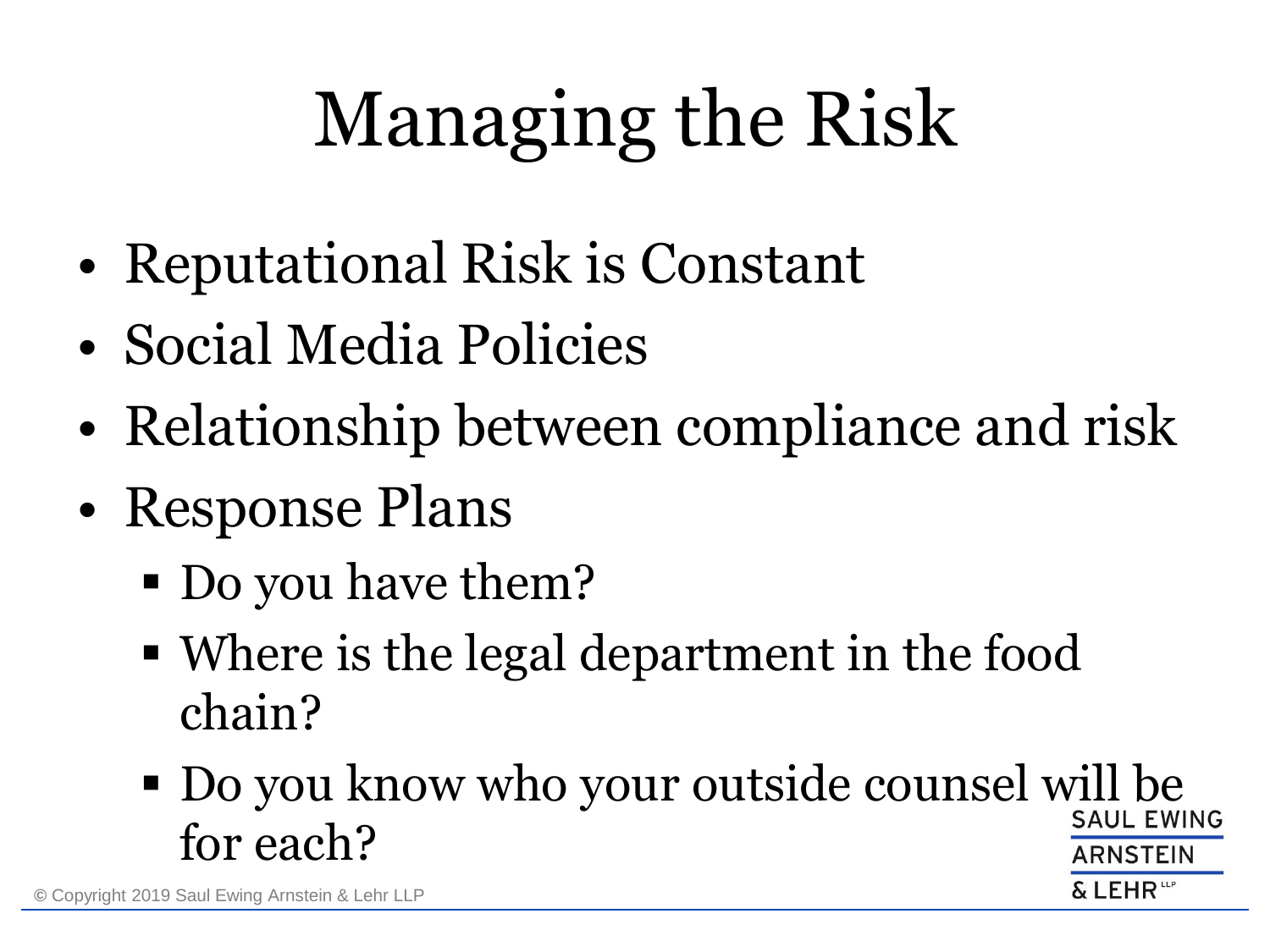# Litigation – Labor and Employment Disputes

- Aftermath of the #MeToo movement
- Emergence of New Jobs and Culture
- Pay Equity
- Wage and Hour laws
- Misclassification risk associated independent contractors
- Arbitration provisions and fee-shifting provisions**SAUL EWING** ARNSTEIN

 $\boldsymbol{\delta}$  <code>LEHR</code>  $^{\omega}$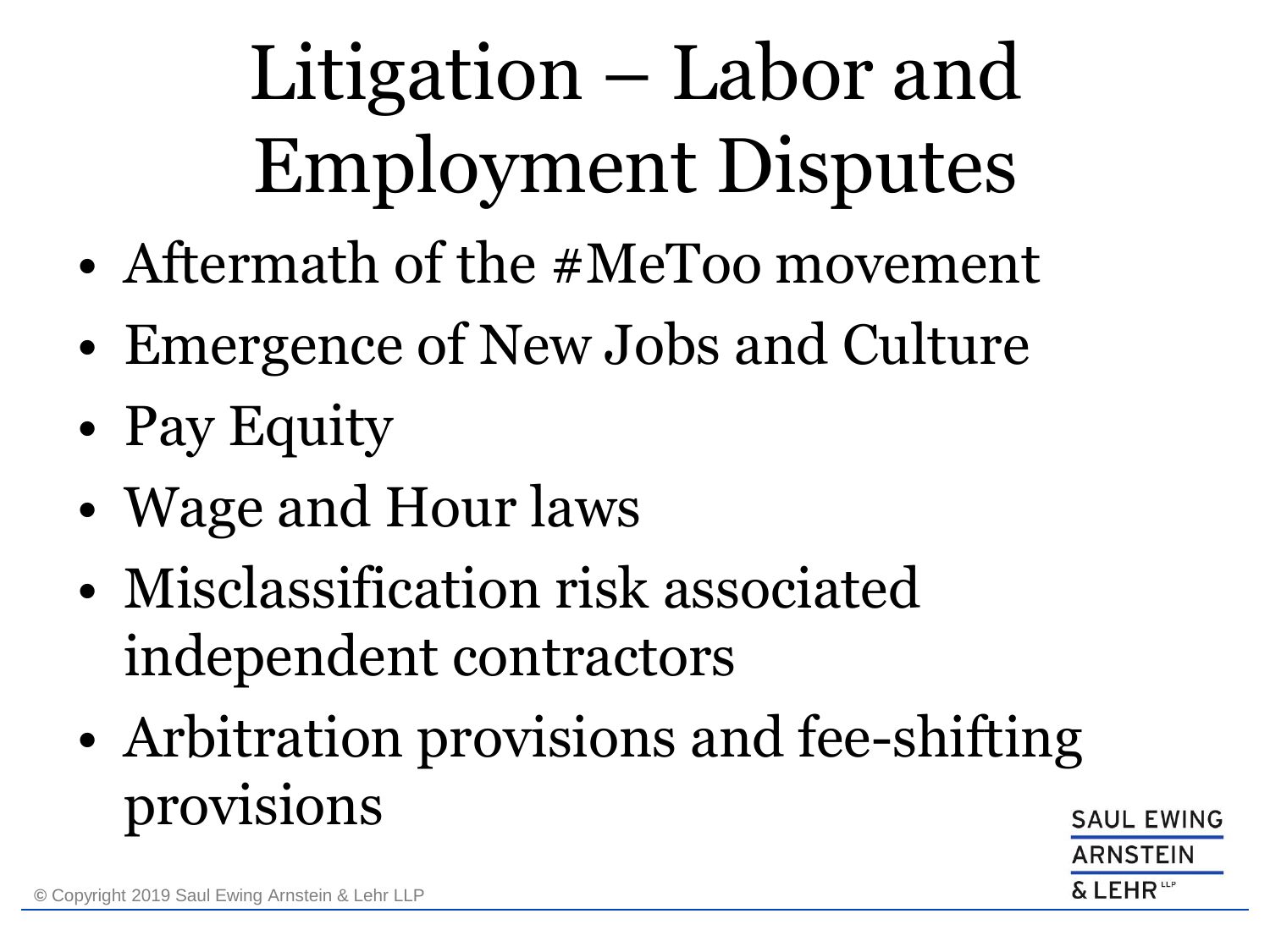# Managing the Risk

- Training, training, training
- Partnership with HR to audit wage and hour discrepancies
- Prepare policies for the treatment of independent contractor, work from home, alternate schedules



**SAUL EWING** ARNSTEIN  $\&$  LEHR  $^{\text{up}}$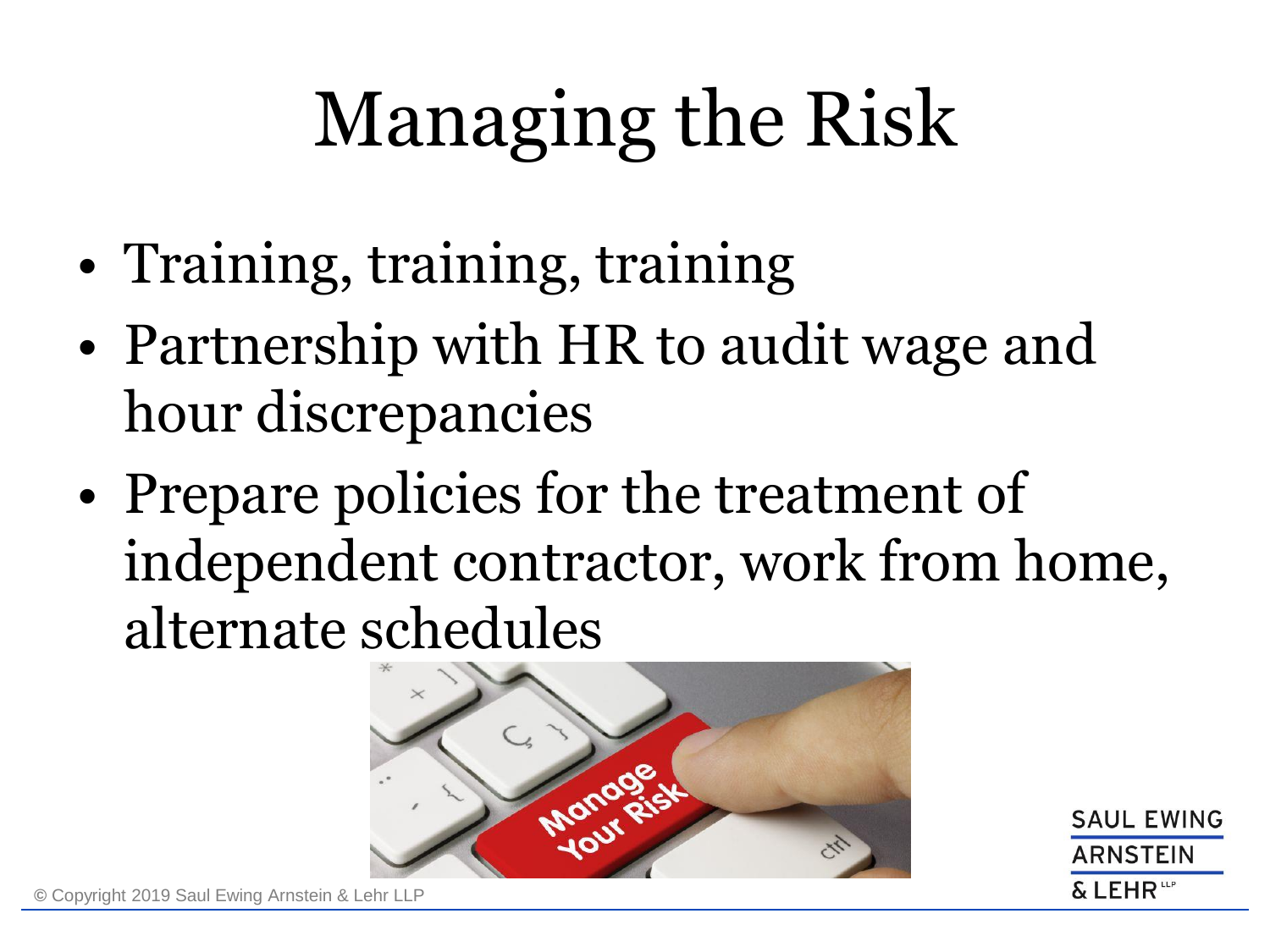## Outside Costs

- Limited Budgets
- Limited Relationships
- How to get the most out of Outside Counsel
	- Are they the right resources?
		- Skillset v. price
		- Relationships
		- RFPs
		- Training

**SAUL EWING ARNSTEIN**  $\&$  LEHR  $^{\text{up}}$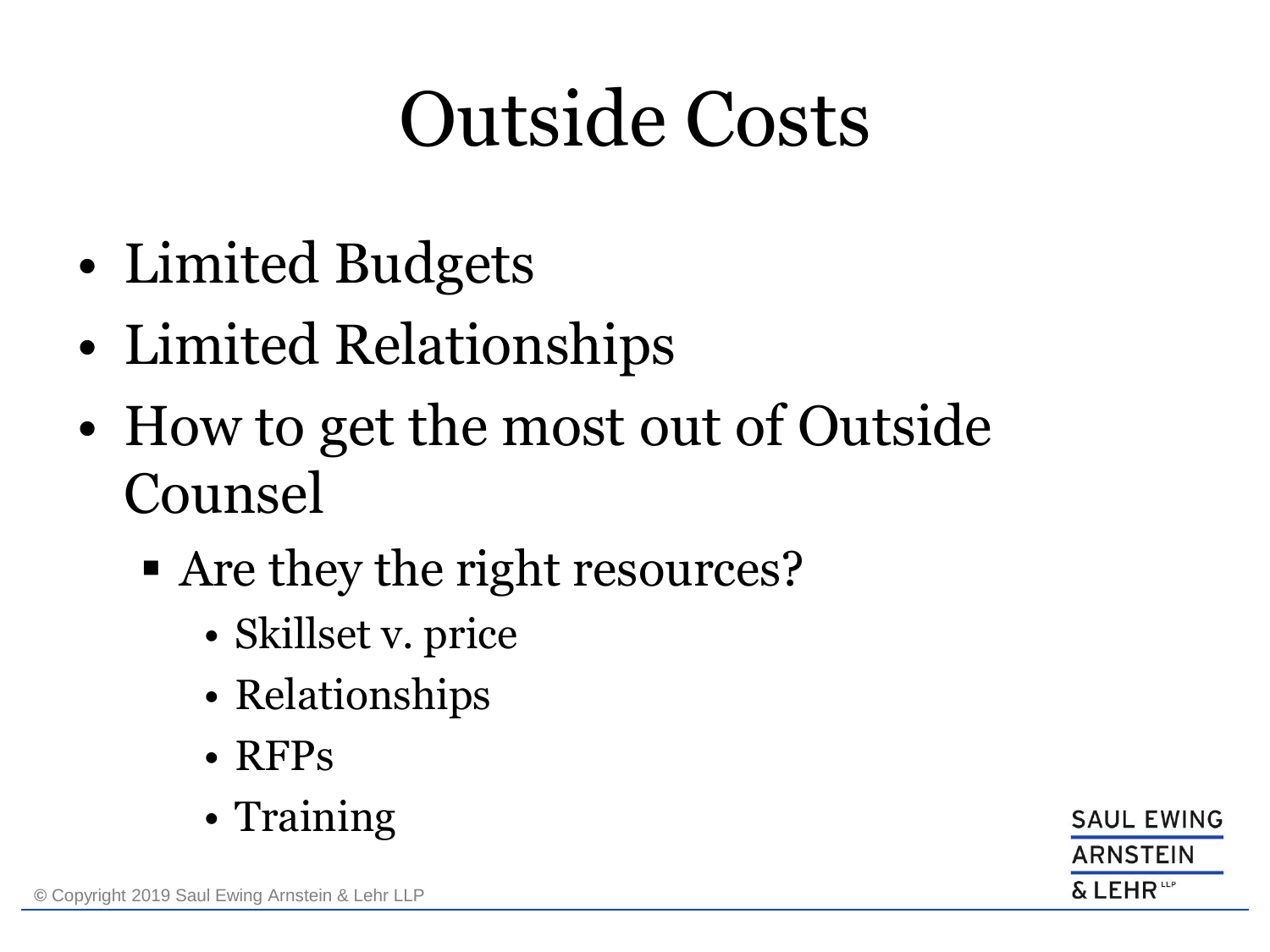

- Governance Documents
	- Know what and where your essential documents are
- Review and update Employee Handbooks
	- State updates
	- Pay equity
	- Drug testing
	- Marijuana in the workplace
	- Biometric data privacy policy

SAUL FWING ARNSTEIN  $\&$  LEHR  $^{\text{up}}$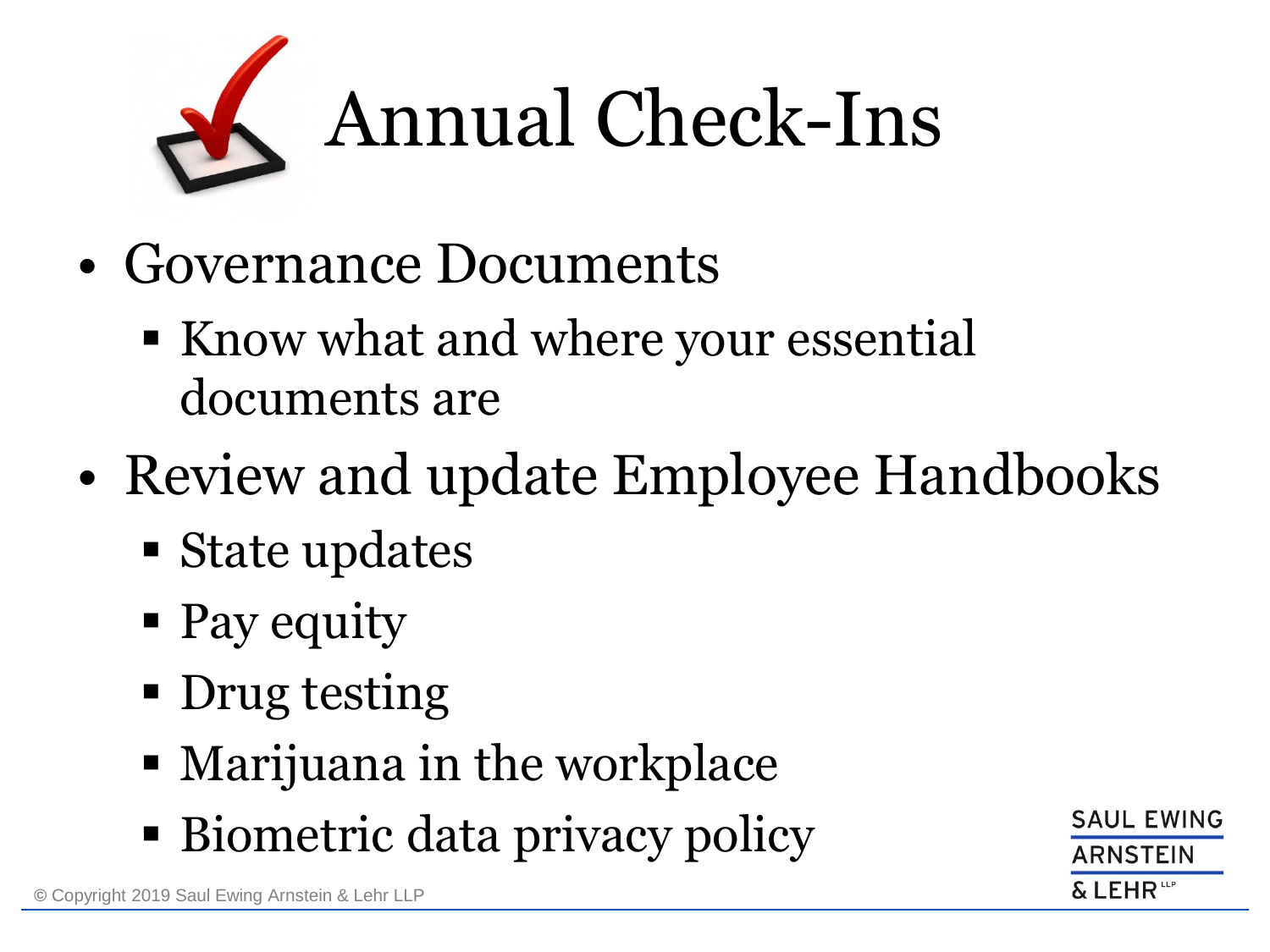## Annual Check-Ins

- Review and update forms and policies
	- When was the last time they were reviewed?
	- Is optional language uniform?
	- Have business operations changed?
- Review processes
	- Are contracts reviewed efficiently to meet client needs
	- Are there process changes that can be made?

**SAUL EWING** ARNSTEIN FHR<sup>te</sup>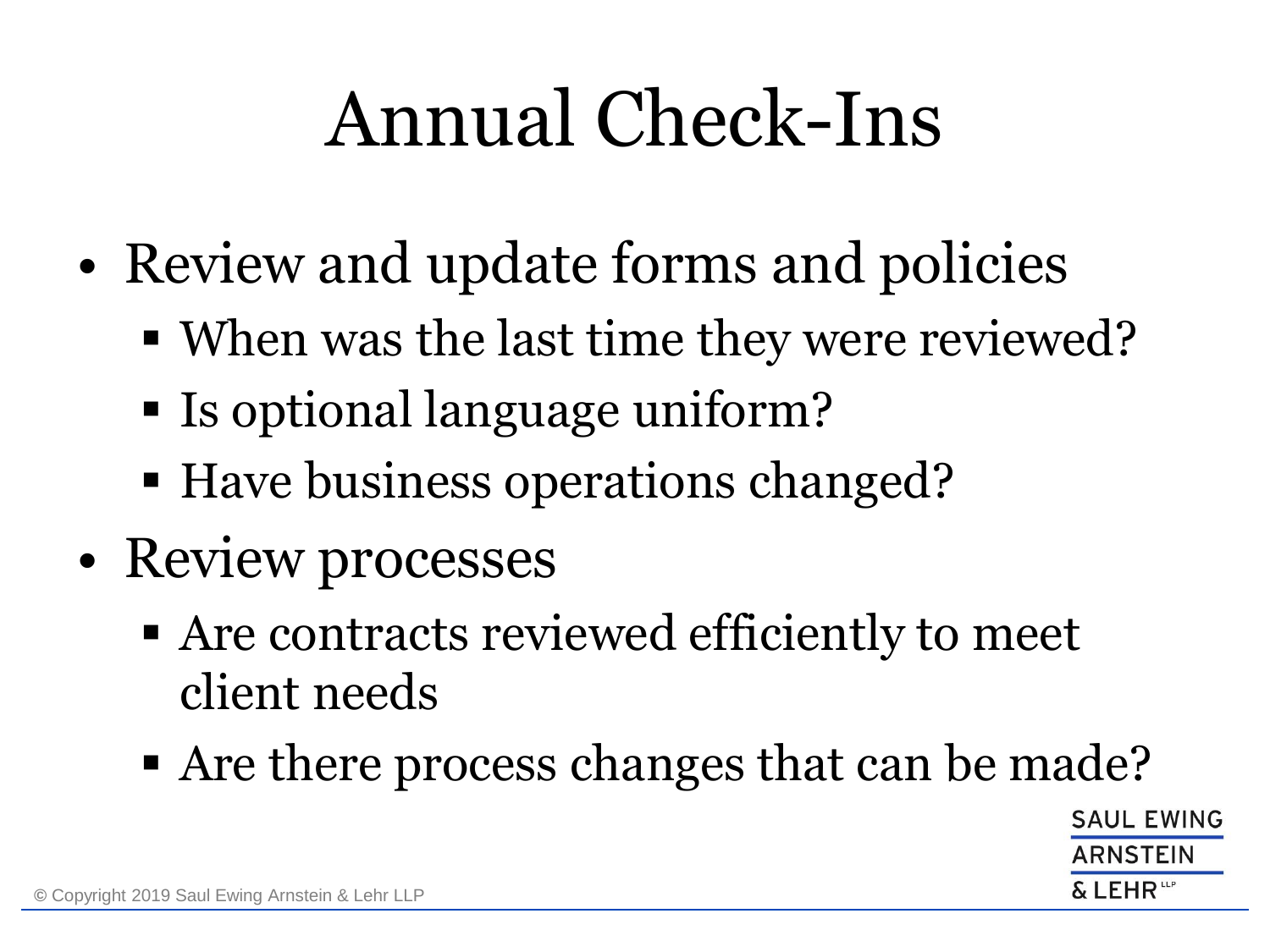## Annual Check-Ins

- Data Privacy/Data Security Updates
- Review Crisis Management Plans
- Intellectual Property Management
- Regulatory Updates
- Compliance Programs
- Plan a Calendar of Training
- Marketing and Communications updates
- Review social media use

**SAUL EWING** ARNSTEIN LEHR<sup>t⊮</sup>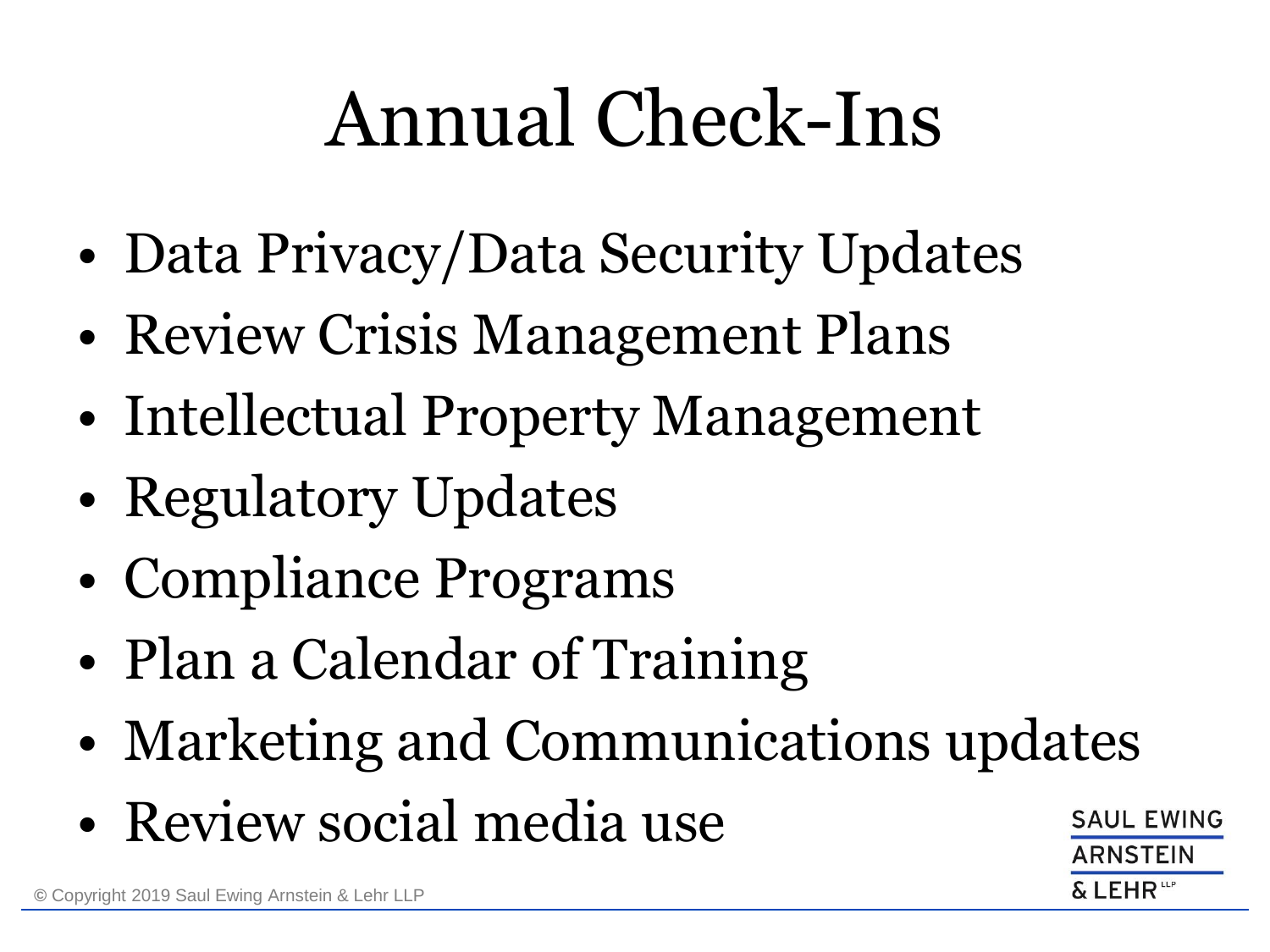### Questions



**SAUL EWING ARNSTEIN** & LEHR LLP